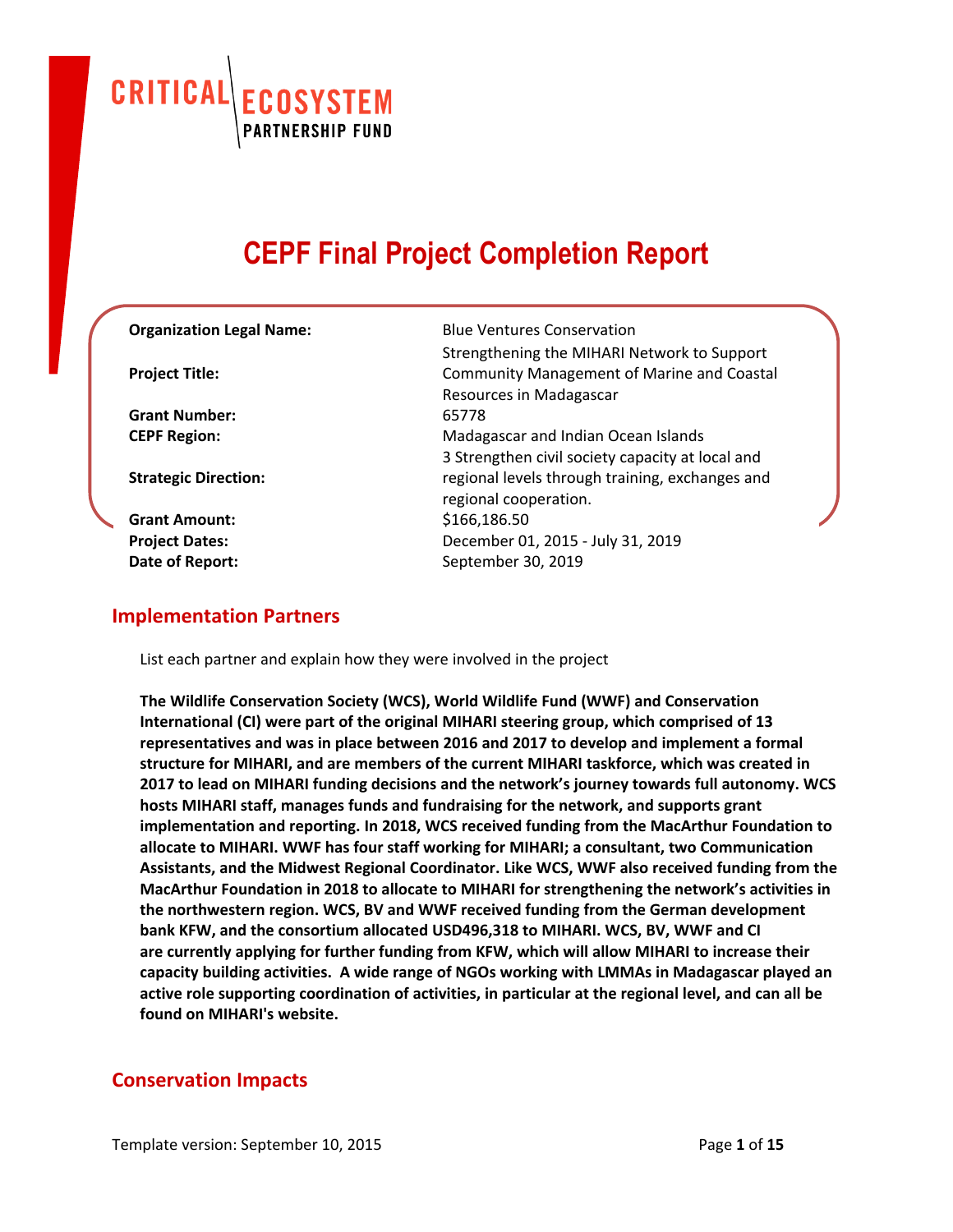Summarize the overall impact of your project, describing how your project has contributed to the implementation of the CEPF ecosystem profile

**MIHARI's profile and reputation as one of the main civil society organisations promoting community-based marine conservation has grown steadily over the course of the project. Compared to the start of the project, when MIHARI had one staff member, was heavily reliant on BV, and was still very much defining itself, it has now 17 staff hosted by multiple organisations, connects 204 communities managing LMMAs and is representing the rights of small-scale fishers (SSFs) at the national and international level. As part of this development process MIHARI now has defined priorities, a clear vision for the network's development, an action plan that is being finalised, and the capacity to better connect, support and represent LMMA communities. The project's activities allowed MIHARI to build the capacity to deliver regular opportunities for LMMA representatives, stakeholders and NGOs to exchange knowledge and experiences in natural resource management. Throughout the project, these activities built the LMMA representatives' confidence and capacity to manage LMMAs, as well as their commitment and enthusiasm towards marine resource management.**

| <b>Impact Description</b>                                                                                                                                                                                                                                                                                                               | <b>Impact Summary</b>                                                                                                                                                                                                                                                                                                                                                                                                                                                                                                                                                                                                                                                 |
|-----------------------------------------------------------------------------------------------------------------------------------------------------------------------------------------------------------------------------------------------------------------------------------------------------------------------------------------|-----------------------------------------------------------------------------------------------------------------------------------------------------------------------------------------------------------------------------------------------------------------------------------------------------------------------------------------------------------------------------------------------------------------------------------------------------------------------------------------------------------------------------------------------------------------------------------------------------------------------------------------------------------------------|
| Civil society capacity at local regional levels is<br>strengthened and traditional fishers empowered<br>to lead marine management, safeguarding<br>exceptional nearshore marine biodiversity<br>within priority KBAs, arresting the decline in<br>fishing catches, and ensuring the food security<br>of vulnerable coastal communities. | The project has put extensive effort into building the<br>capacity of LMMA communities, including delivering<br>several training sessions held during the regional and<br>national forums, which has empowered fishers to lead<br>on marine management work, thus promoting the<br>long-term sustainability of implemented measures.<br>Locally-led marine management efforts, such as<br>temporary closures and LMMAs, promoted during the<br>project are being replicated by coastal communities<br>across Madagascar, ensuring that nearshore marine<br>biodiversity and food security of coastal communities<br>are safeguarded across a large geographical area. |

Planned Long-term Impacts - 3+ years (as stated in the approved proposal)

Planned Short-term Impacts - 1 to 3 years (as stated in the approved proposal)

| <b>Impact Description</b>                | <b>Impact Summary</b>                                   |
|------------------------------------------|---------------------------------------------------------|
| - MIHARI network capacity and            | MIHARI now has a clear structure in place (a general    |
| sustainability is increased with clear   | assembly with representatives from 205 LMMA             |
| structure, and a strong strategic action | communities, a national board, and four regional        |
| plan and business plan - LMMA leaders    | structures), well-defined strategic priorities, and an  |
| are more engaged in the network and      | action plan is being finalised. The recruitment of new  |
| grow in confidence and capacity:         | staff has increased MIHARI's capacity to engage with    |
| Increased regular direct communication   | communities and provide regular opportunities for       |
|                                          | discussion, experience sharing and training. These      |
|                                          | activities increased the capacity and confidence of the |
|                                          | regional structures, partner NGOs and LMMA leaders to   |
|                                          | deliver activities on the ground more effectively.      |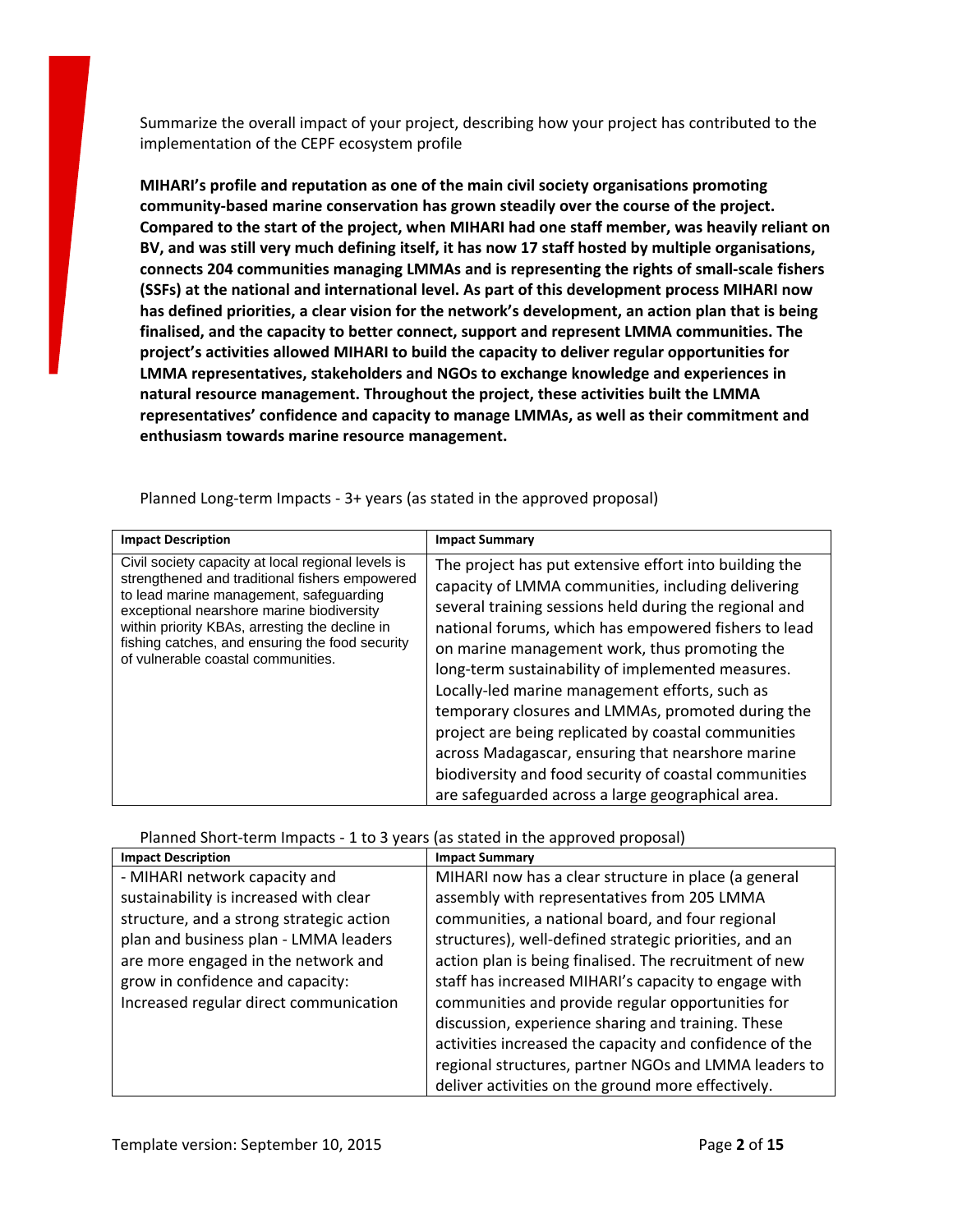Describe the success or challenges of the project toward achieving its short-term and long-term impact objectives

#### **Short term impact**

#### **MIHARI Secretariat and Network Structure**

**Since the project start, extensive work was carried out to ensure that the MIHARI secretariat and regional structures are able to support and engage our partner communities in marine management. MIHARI is finalising its action plan, a governing structure is in place, and new staff were recruited. MIHARI's structure comprises a general assembly, a national board, and four regional structures. Establishing a governing structure, as well as organising regular forums for representatives to meet and share their experiences, proved to be an exceptional tool to overcome the logistical challenges of the network, promoting dialogue and peer-learning, and giving LMMA associations a platform to voice their opinions on the national political stage. The new structure greatly improved MIHARI's capacity to listen to the priorities and needs identified by LMMA associations, provide support, and coordinate activities at the national level.**

**Thanks to recent recruitment, the secretariat now comprises 17 staff, with 11 housed within BV, four within WWF, and two within WCS, allowing for direct and ongoing engagement with LMMA communities. This increase in capacity is allowing MIHARI to progress in its development, as well as to build new partnerships with the government and other projects working on community-based marine management, such as KFW on their Sustainable Coastal Fishing Project.**

**Reinforcing local and regional leadership within the network**

**Throughout the project, the MIHARI secretariat worked closely with the regional structures, NGO members and LMMA representatives, in order to promote leadership at grassroot level. The secretariat organised three meetings with each regional structure, and four coordination meetings with NGO members from each region, every year. These meetings ensure that efforts are not duplicated and priorities identified at LMMA and regional level are discussed and actioned. The competencies of partners on the ground to manage coastal resources effectively were also increased during the project, thanks to regular training opportunities covering topics such as conflict resolution, finance, association management, leadership and public speaking. These training sessions proved to be essential to deliver the network's activities more effectively, and to consolidate and build the capacity of the regional structures, partner NGOs and LMMA representatives, as well as building trust with the MIHARI secretariat staff and improving internal communication.**

**Promoting policies to support LMMAs**

**The project has made significant progress in representing the policy needs of LMMA communities, and building momentum for the implementation of policies that are supportive of LMMAs at the national level. The forums organised during the project allowed LMMA representatives to discuss their priorities, focusing on subjects such as enforcing the dina (local, traditional laws often used for marine management), community-based monitoring and development of fisher cooperatives. The national forum held in July 2017, resulted in the most significant development in terms of developing policies supportive of LMMAs: the network supported fishers to develop three motions to present to the government, clearly identifying their priority needs and respectively requesting the creation of an exclusive fishing zone for small-scale fisheries, improving regulation of fishing gear, and improving support for the dina as a governance tool. This was a grassroots consensus process, facilitated by MIHARI, and was carried out in full transparency with a range of actors present at the forum, including government agencies. The aim of these motions was primarily awareness raising, in order to start conversations and processes that might enable LMMAs to achieve greater results. MIHARI has supported LMMA associations to discuss the three motions with the government, and the minister responsible for fisheries at the time demonstrated great interest in working on the proposals**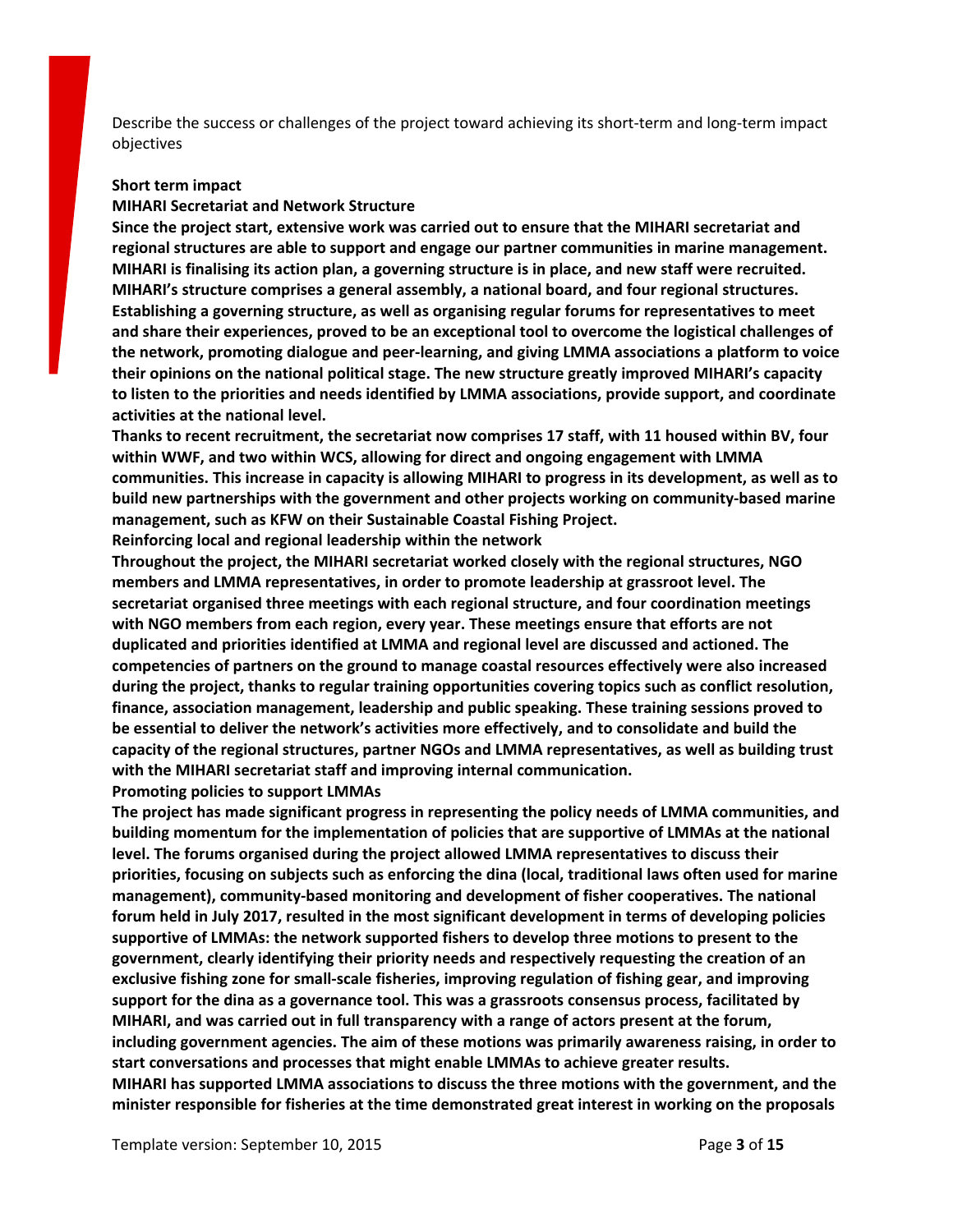**and in developing policy to address the needs identified by LMMA communities. In July 2018, a process towards implementing exclusive fishing zones was launched by government by decree, establishing a multi-stakeholder committee to plan and oversee its implementation. Progress was slow at the start of 2019 due to the installation of the new government, but momentum is** building now that key roles are in place again. A work plan for the implementation of the exclusive **fishing zone was developed, and work is due to begin by the end of 2019. Long term impact**

**The project has empowered MIHARI to reach a development stage where it can sustain its operations, and effectively connect and support LMMA associations, building their capacity and promoting their engagement with the government and other stakeholders. The project's activities have allowed community leadership to develop, and encouraged traditional fishers to take the lead in managing their own marine resources. Thanks to regular exchange and peer-training opportunities, locally-led marine management efforts, ensuring that nearshore marine biodiversity is safeguarded and fishing stock are used sustainably, are being replicated by coastal communities across Madagascar. By grounding management efforts in communities, supporting marine management models that deliver meaningful economic benefits to communities, and advocating for policy change that supports local management and marine conservation, the project has provided communities with the incentives and capacity to sustainably manage their marine resources to meet their conservation and food security needs.**

#### Were there any unexpected impacts (positive or negative)?

**MIHARI's engagement in LMMAs at regional and national levels has greatly contributed to establishing MIHARI as a major civil society platform, as demonstrated by MIHARI's national coordinator recently receiving the [Whitley](https://whitleyaward.org/winners/mihari-a-civil-society-movement-to-safeguard-marine-resources/) Award from the Whitley Fund for Nature (WFN), which has brought national and international attention to the network. Recognition of this award was published on the MIHARI [website,](https://blueventures.org/mihari-network-wins-prestigious-conservation-prize/) and an article and video with an introduction by wildlife TV presenter Sir David Attenborough, were published on WFN's [website.](https://whitleyaward.org/winners/mihari-a-civil-society-movement-to-safeguard-marine-resources/)**

**One unexpected challenge was encountered in September 2018, when a [deal](https://mihari-network.org/news/concerns-soar-over-sustainability-of-madagascar-chinese-fisheries-deal/) between the Chinese consortium Taihe Century Investments Developments co. ltd. and the Malagasy Economic Development and Business Development Agency (AMDP) was proposed. The deal planned to invest \$2.7 billion over the next ten years in the blue economy in Madagascar, and planned to add 330 foreign fishing vessels to the coast, threatening the fishing rights and grounds of SSFs in Madagascar. To address the concerns over the deal, MIHARI worked with civil society organisations and communities to obtain more information, publicise its negative impacts on SSFs, carry out impact studies, and support fishers to mobilise against the deal. A press [release](https://transparency.mg/menace-sur-l-economie-bleue-a-madagascar) by Transparency International and a news [piece](https://mihari-network.org/news/concerns-soar-over-sustainability-of-madagascar-chinese-fisheries-deal/) produced by MIHARI highlighted the risks the deal posed to fishers in terms of livelihoods and food security, and received an unprecedented response from [international](https://www.dailymail.co.uk/wires/afp/article-6490657/Chinese-fishing-deal-makes-waves-ahead-Madagascar-polls.html) [media](https://www.dailymail.co.uk/wires/afp/article-6490657/Chinese-fishing-deal-makes-waves-ahead-Madagascar-polls.html) and social [media](https://www.facebook.com/transparencymadagascar/posts/1321376877999759) - an AVAAZ online [petition](https://secure.avaaz.org/fr/community_petitions/Le_gouvernement_Malgache_le_gouvernement_Chinois_Madagascar_Revoquer_laccord_de_peche_avec_la_Chine/) generated 17,500 signatures. As a result of these efforts, the minister responsible for fisheries agreed to strengthen community-led governance through the creation of an exclusive fishing zone for SSFs, and increase awareness of, and international support for, transparency over Chinese investment. The awareness raising work carried out by MIHARI led to the cancellation of the deal.**

Since the start of the project, MIHARI has shifted its focus from acting as a learning platform for **sharing experiences between LMMA representatives, to one representing the rights of SSFs throughout Madagascar. At the beginning of the project, it was impossible to predict how MIHARI**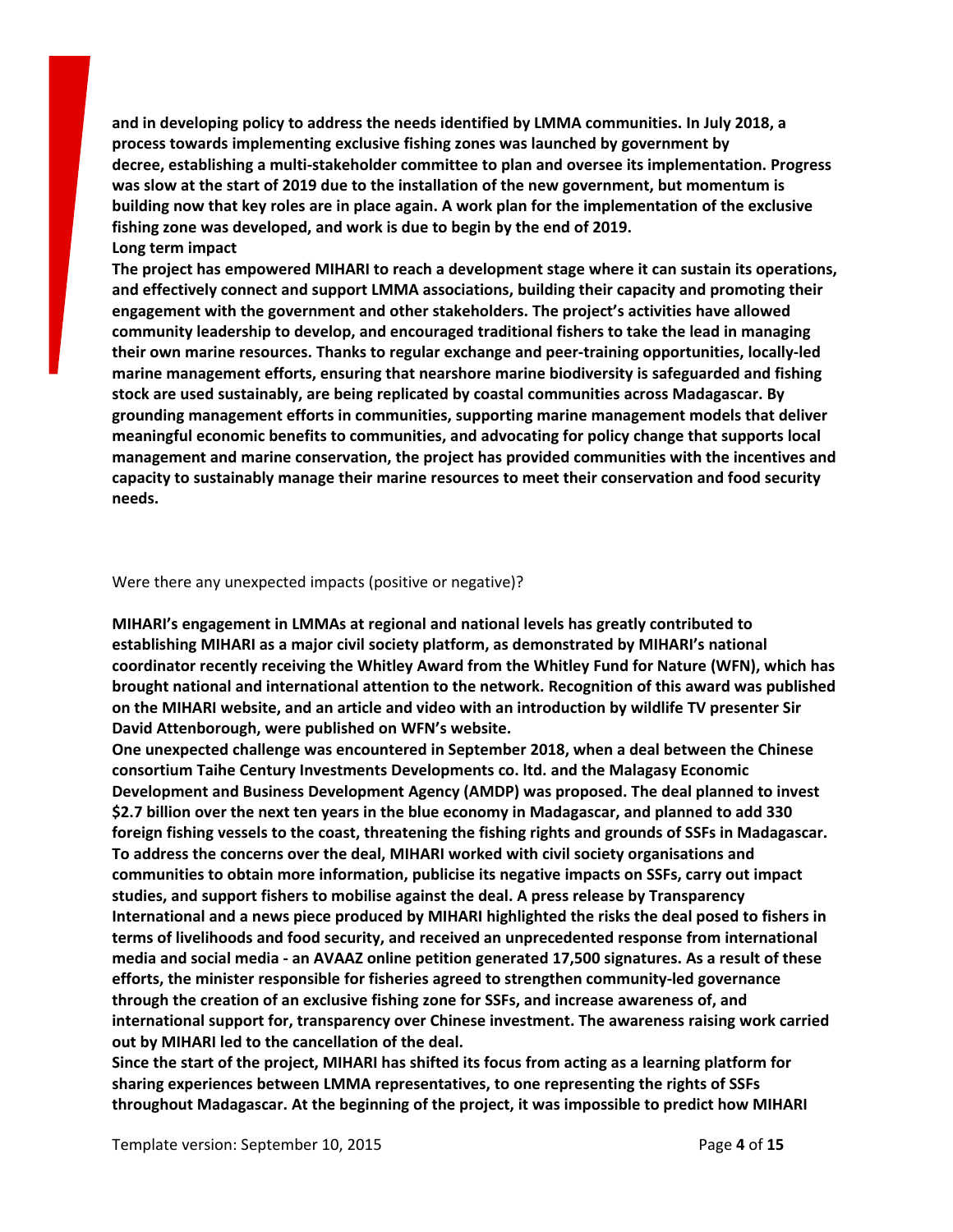**would grow and evolve over the coming years. The high profile achieved by MIHARI in recent years resulted in the realisation that the next step for the network is to work towards becoming a legal entity in order to better represent SSF and LMMA communities.**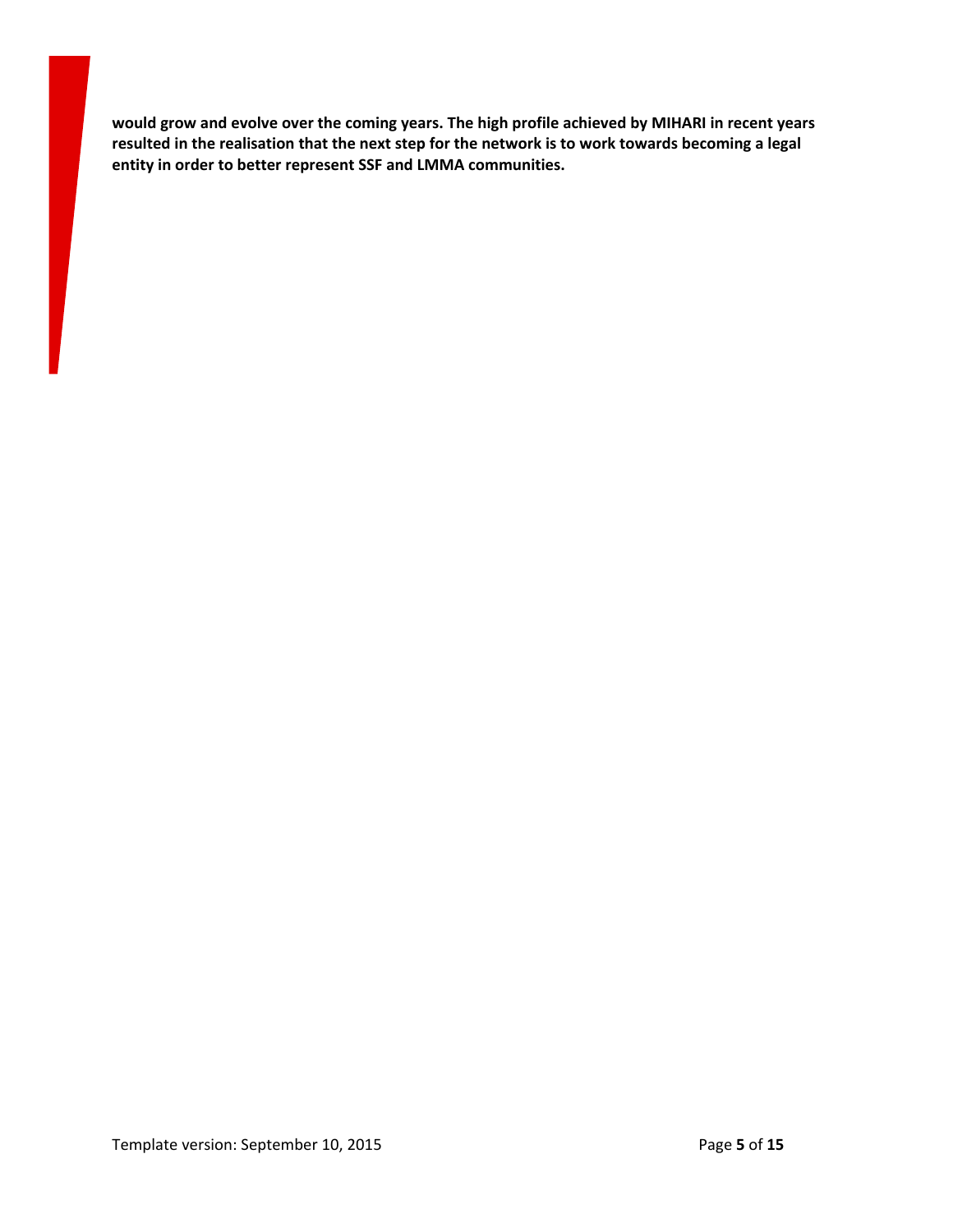# **Project Components and Products/Deliverables**

| Component    |                    | <b>Deliverable</b> |                    |                                                              |
|--------------|--------------------|--------------------|--------------------|--------------------------------------------------------------|
| #            | <b>Description</b> | #                  | <b>Description</b> | <b>Results for Deliverable</b>                               |
| $\mathbf{1}$ | Build an           | 1.1                | <b>MIHARI</b>      | MIHARI's structure is composed fully by community            |
|              | independent        |                    | network            | representatives and includes a national board, four          |
|              | structure for      |                    | formal status      | regional structures (covering northwest, northeast,          |
|              | MIHARI, and        |                    | with               | midwest, and southwest Madagascar), a steering               |
|              | develop and        |                    | community          | committee and three dedicated technical working groups       |
|              | implement a        |                    | representation     | to guide and support the MIHARI secretariat's work with      |
|              | strategic action   |                    | in network         | governance, sustainable resource management and              |
|              | plan including a   |                    | management         | community empowerment, and enable collaboration              |
|              | business plan for  |                    | and                | between multiple stakeholders. Staff were recruited          |
|              | financial          |                    | coordination       | throughout the project to build the capacity needed to       |
|              | sustainability     |                    |                    | support partner LMMAs. The next step in MIHARI's             |
|              | and                |                    |                    | development will focus on registering as a legal entity.     |
|              | independence       |                    |                    |                                                              |
| $1\,$        | <b>Build an</b>    | 1.2                | MoU for            | Several MoUs were signed and developed during the            |
|              | independent        |                    | technical and      | project. WWF and WCS received funding from the               |
|              | structure for      |                    | financial          | MacArthur Foundation to support MIHARI, and will sign        |
|              | MIHARI, and        |                    | support            | agreements in the second half of 2019.                       |
|              | develop and        |                    | partners           |                                                              |
|              | implement a        |                    |                    | Between 2018 and 2019, MOUs on data sharing for the          |
|              | strategic action   |                    |                    | LMMA database were signed between the NGO members            |
|              | plan including a   |                    |                    | of MIHARI and the secretariat.                               |
|              | business plan for  |                    |                    |                                                              |
|              | financial          |                    |                    | Between 2017 and 2018, MoUs were signed as hosting           |
|              | sustainability     |                    |                    | agreements between BV, MIHARI, WWF and WCS for               |
|              | and                |                    |                    | MIHARI secretariat staff hosted within these NGOs.           |
|              | independence       |                    |                    |                                                              |
|              |                    |                    |                    | MIHARI received \$10,000 from USAID Hay Tao to fund the      |
|              |                    |                    |                    | LMMA Summit and capacity building events, which took         |
|              |                    |                    |                    | place in April 2019 with the goal of facilitating experience |
|              |                    |                    |                    | sharing and strengthening the capacity of members of the     |
|              |                    |                    |                    | network.                                                     |
|              |                    |                    |                    |                                                              |
|              |                    |                    |                    | An MoU with Tafo Mihaavo, a major community network          |
|              |                    |                    |                    | in Madagascar, to collaborate on policy suggestions,         |
|              |                    |                    |                    | based on priorities identified by our partner communities    |
|              |                    |                    |                    | is expected to be signed in 2020.                            |
|              |                    |                    |                    | An MoU with the Regional Maritime Information Fusion         |
|              |                    |                    |                    | Centre (CFIM) to work with MIHARI on the LMMA                |

Describe the results from each product/deliverable: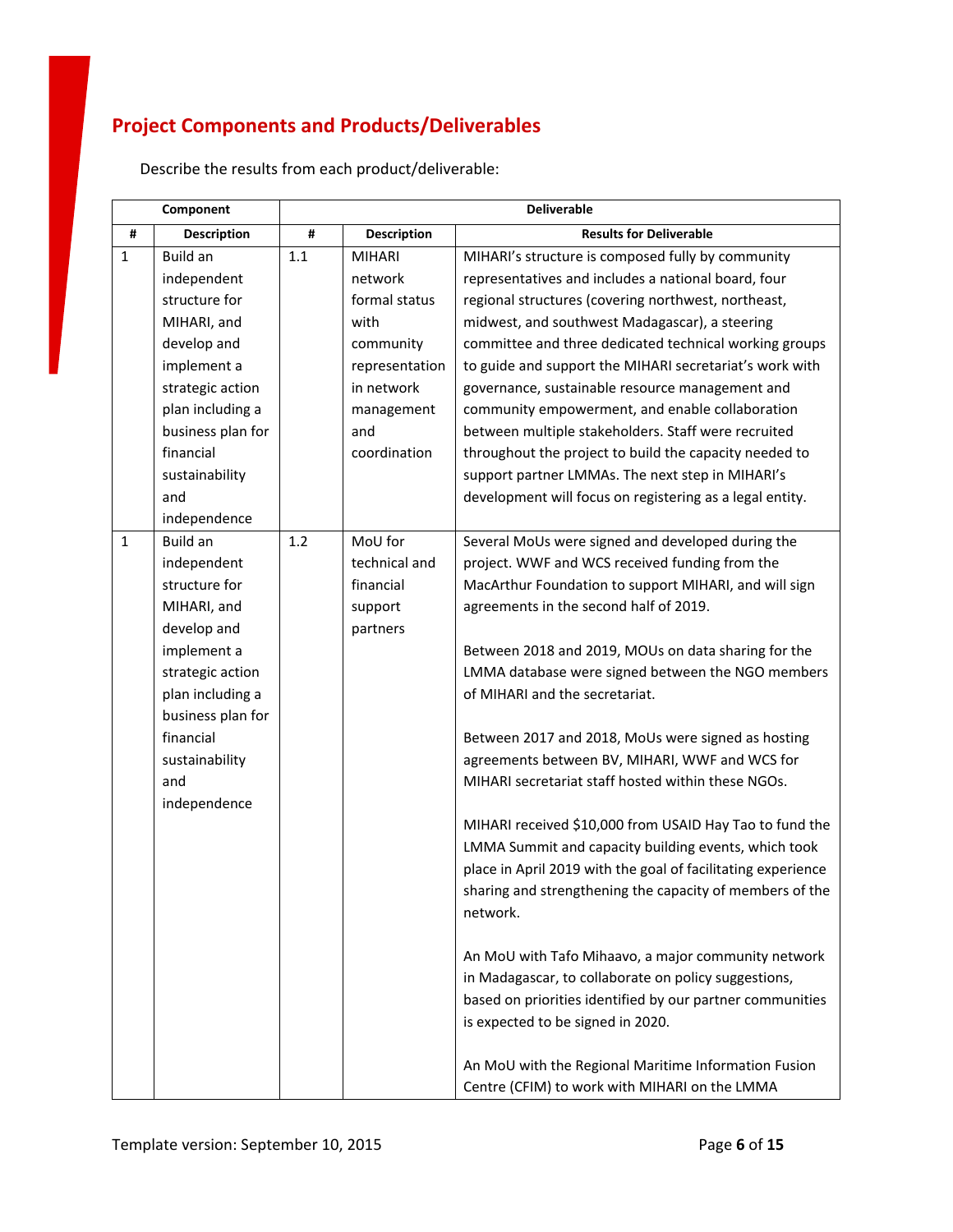|                |                    |     |                | database is in development and is due to be signed by the<br>end of 2019. |
|----------------|--------------------|-----|----------------|---------------------------------------------------------------------------|
| $\mathbf{1}$   | Build an           | 1.3 | ToR for        | All four regional structures are in place, and regional                   |
|                | independent        |     | coordination   | coordinators were recruited to lead them (see supporting                  |
|                | structure for      |     | groups         | document 4, Terms of reference for coordinators of                        |
|                | MIHARI, and        |     |                | regional structures).                                                     |
|                | develop and        |     |                |                                                                           |
|                | implement a        |     |                |                                                                           |
|                | strategic action   |     |                |                                                                           |
|                | plan including a   |     |                |                                                                           |
|                | business plan for  |     |                |                                                                           |
|                | financial          |     |                |                                                                           |
|                | sustainability     |     |                |                                                                           |
|                | and                |     |                |                                                                           |
|                | independence       |     |                |                                                                           |
| $\mathbf{1}$   | Build an           | 1.4 | MIHARI 5 year  | The MIHARI strategy was finalised in March 2018 during                    |
|                | independent        |     | strategic      | the MIHARI National workshop. An action plan was                          |
|                | structure for      |     | action plan    | developed and will be finalised in the second half of 2019.               |
|                | MIHARI, and        |     | and business   |                                                                           |
|                | develop and        |     | plan           | In April 2019, MIHARI discussed their financial support                   |
|                | implement a        |     |                | needs with five major funders working to support small                    |
|                | strategic action   |     |                | scale fisheries in Madagascar (USAID Hay Tao, Mijaky                      |
|                | plan including a   |     |                | USAID, GEF6, SWIOFISH and KFW). As a result of the                        |
|                | business plan for  |     |                | meeting, MIHARI is developing a three-year business plan                  |
|                | financial          |     |                | that will guide the network towards financial                             |
|                | sustainability     |     |                | sustainability.                                                           |
|                | and                |     |                |                                                                           |
|                | independence       |     |                |                                                                           |
| $\overline{2}$ | Reinforcing local  | 2.1 | Report of      | The training needs of LMMA leaders were first assessed in                 |
|                | and regional       |     | training needs | 2016, and these included conflict resolution, finance,                    |
|                | leadership         |     |                | association management, leadership and public speaking.                   |
|                | within the         |     |                |                                                                           |
|                | network,           |     |                | During MIHARI regional forums in 2018 (see supporting                     |
|                | through training   |     |                | documents 5a, 5b, 5c and 5d for the regional forum                        |
|                | of a minimum of    |     |                | reports for the northwest, northeast, midwest,                            |
|                | 32 LMMA            |     |                | respectively), key training priorities of more than 500                   |
|                | leaders in annual  |     |                | LMMA representatives were identified, including                           |
|                | training           |     |                | reporting, leadership, fish product valorisation, finance                 |
|                | workshops, to      |     |                | management, advocacy, conflict resolution and                             |
|                | reinforce          |     |                | alternative livelihoods. As a result of these findings, a                 |
|                | engagement and     |     |                | training programme addressing these needs was                             |
|                | community          |     |                | developed and delivered in the final phase of the project.                |
|                | representation     |     |                |                                                                           |
|                | in the network,    |     |                | In April 2019, a consultant was recruited to identify gaps                |
|                | as well as raising |     |                | in capacity in MIHARI's regional structures, and in May                   |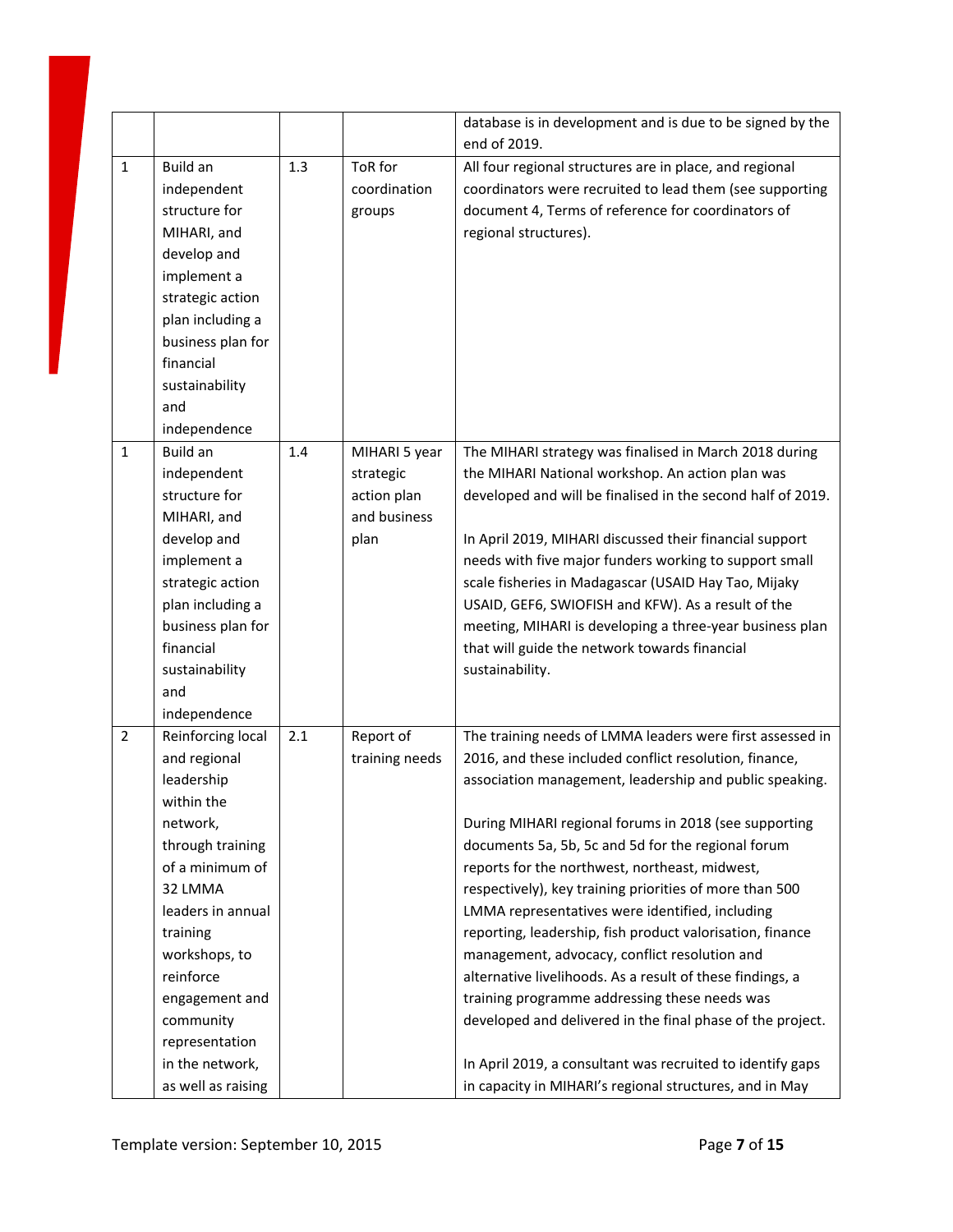|                | the profile of              |     |                | and June 2019, carried out consultations with                                                           |
|----------------|-----------------------------|-----|----------------|---------------------------------------------------------------------------------------------------------|
|                | <b>MIHARI</b>               |     |                | representatives from 12 LMMAs from the southwest. A                                                     |
|                |                             |     |                | training curriculum is being developed and is due to be                                                 |
|                |                             |     |                | finalised in the second half of 2019.                                                                   |
| $\overline{2}$ | Reinforcing local           | 2.2 | Database of    | As a result of extensive consultations with LMMA                                                        |
|                | and regional                |     | training and   | representatives and partners throughout the project, the                                                |
|                | leadership                  |     | support        | MIHARI database was developed and published online in                                                   |
|                | within the                  |     | available in   | April 2019, and is updated and shared with partners on a                                                |
|                | network,                    |     | Madagascar     | regular basis. The database provides details of the                                                     |
|                | through training            |     |                | training and marine resource management needs of                                                        |
|                | of a minimum of             |     |                | LMMA representatives, and also of the partners able to                                                  |
|                | 32 LMMA                     |     |                | meet those needs, in order to facilitate peer-training and                                              |
|                | leaders in annual           |     |                | experience sharing.                                                                                     |
|                | training                    |     |                |                                                                                                         |
|                | workshops, to               |     |                |                                                                                                         |
|                | reinforce                   |     |                |                                                                                                         |
|                | engagement and              |     |                |                                                                                                         |
|                | community                   |     |                |                                                                                                         |
|                | representation              |     |                |                                                                                                         |
|                | in the network,             |     |                |                                                                                                         |
|                | as well as raising          |     |                |                                                                                                         |
|                | the profile of              |     |                |                                                                                                         |
|                | <b>MIHARI</b>               |     |                |                                                                                                         |
|                |                             |     |                |                                                                                                         |
| $\overline{2}$ | Reinforcing local           | 2.3 | Number and     | Several training sessions have been carried out for LMMA                                                |
|                | and regional                |     | duration of    | representatives during the project, on topics identified in                                             |
|                | leadership                  |     | training       | training need assessments (see 2.1).                                                                    |
|                | within the                  |     | sessions,      |                                                                                                         |
|                | network,                    |     | reports of     | In July 2016, CARA, an NGO based in southeast                                                           |
|                | through training            |     | training       | Madagascar, delivered training to 173 LMMA                                                              |
|                | of a minimum of             |     | sessions &     | representatives on self-confidence and public speaking.                                                 |
|                | 32 LMMA                     |     | follow up inc. |                                                                                                         |
|                | leaders in annual           |     | feedback of    | In March 2017, 17 LMMA leaders attended a training                                                      |
|                | training                    |     | participants   | session on self-confidence, leadership and association                                                  |
|                | workshops, to               |     |                | management, led by training institution Dinika, in Toliara.                                             |
|                | reinforce                   |     |                |                                                                                                         |
|                | engagement and              |     |                | In November 2018, 46 community members from three<br>regions were trained in association management and |
|                | community<br>representation |     |                | advocacy skills, during the regional forum in Fenerive Est.                                             |
|                | in the network,             |     |                |                                                                                                         |
|                | as well as raising          |     |                | In April 2019, a national LMMA summit brought together                                                  |
|                | the profile of              |     |                | 40 LMMA representatives and 30 MIHARI staff to                                                          |
|                | <b>MIHARI</b>               |     |                | promote communication, leadership, cooperation and                                                      |
|                |                             |     |                | learning. During the summit, sessions on topics such as                                                 |
|                |                             |     |                | communication and interpersonal skills took place,                                                      |
|                |                             |     |                | followed by practical group exercises.                                                                  |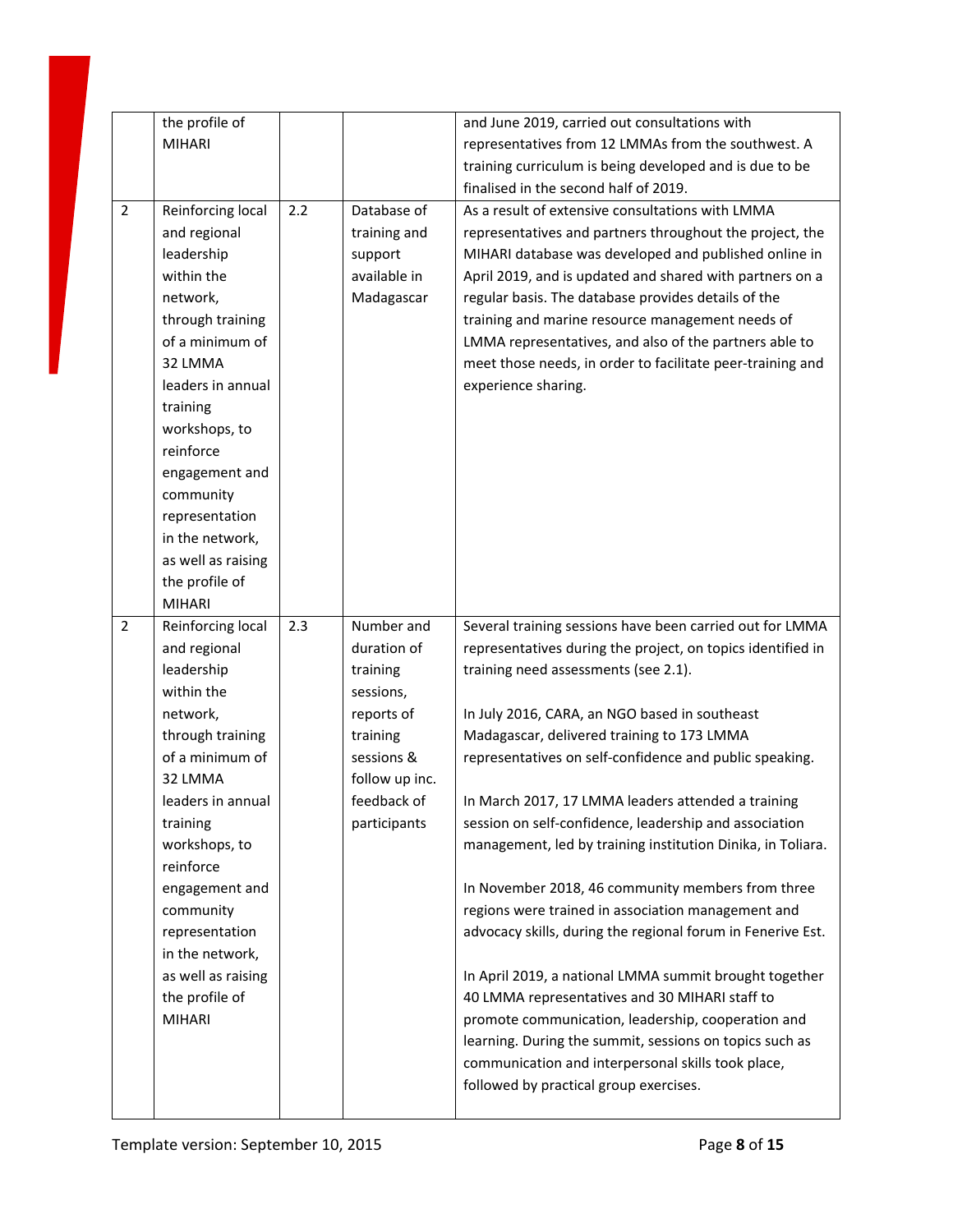|                |                    |     |                     | Feedback received during the project suggests that         |
|----------------|--------------------|-----|---------------------|------------------------------------------------------------|
|                |                    |     |                     | training, along with ongoing work carried out by MIHARI,   |
|                |                    |     |                     | is increasing the LMMA representatives' motivation to      |
|                |                    |     |                     | engage in natural resource management and share            |
|                |                    |     |                     |                                                            |
|                |                    |     |                     | learning, experiences and news within the wider network.   |
| $\overline{2}$ | Reinforcing local  | 2.4 | Consultation        | A feedback and evaluation session was held after each      |
|                | and regional       |     | format for          | main consultation, and the participants' input was used to |
|                | leadership         |     | community           | develop a consultation format, which will be applied for   |
|                | within the         |     | input and           | future consultation work.                                  |
|                | network,           |     | feedback for        |                                                            |
|                | through training   |     | <b>LMMA</b> leaders |                                                            |
|                | of a minimum of    |     |                     |                                                            |
|                | 32 LMMA            |     |                     |                                                            |
|                | leaders in annual  |     |                     |                                                            |
|                | training           |     |                     |                                                            |
|                | workshops, to      |     |                     |                                                            |
|                | reinforce          |     |                     |                                                            |
|                | engagement and     |     |                     |                                                            |
|                | community          |     |                     |                                                            |
|                | representation     |     |                     |                                                            |
|                | in the network,    |     |                     |                                                            |
|                | as well as raising |     |                     |                                                            |
|                | the profile of     |     |                     |                                                            |
|                | <b>MIHARI</b>      |     |                     |                                                            |
| $\overline{2}$ | Reinforcing local  | 2.5 | <b>MIHARI</b>       | MIHARI produced numerous communication materials,          |
|                | and regional       |     | outreach            | including radio programmes, powerpoint presentations,      |
|                | leadership         |     | materials           | videos and posters explaining the network's purpose and    |
|                | within the         |     | (radio              | structure, which were distributed to LMMA communities      |
|                | network,           |     | programmes,         | at major events, such as national and regional forums,     |
|                | through training   |     | posters)            | workshops and training sessions. Several MIHARI            |
|                | of a minimum of    |     |                     | newsletters were published on the website detailing        |
|                | 32 LMMA            |     |                     | progress and news. BV also published several blogs on      |
|                | leaders in annual  |     |                     | MIHARI's achievements, including a blog and video about    |
|                | training           |     |                     | the three motions developed at the 2017 national forum     |
|                | workshops, to      |     |                     | in Fort Dauphin.                                           |
|                | reinforce          |     |                     | MIHARI's first radio show aired on 12th July 2016 in the   |
|                | engagement and     |     |                     | south of Madagascar, which was followed by two more        |
|                | community          |     |                     | the same year. Two consultants were hired in April 2019    |
|                | representation     |     |                     | to increase our output, and from October 2019, new         |
|                | in the network,    |     |                     | radio programmes will air once a month in each of the      |
|                | as well as raising |     |                     | regions, and will cover MIHARI news and upcoming           |
|                |                    |     |                     |                                                            |
|                | the profile of     |     |                     | events. Videos of the 2017 national forum, the MIHARI      |
|                | <b>MIHARI</b>      |     |                     | network's achievements in 2017, and an explanation of      |
|                |                    |     |                     | MIHARI and LMMAS, were shared online, and within the       |
|                |                    |     |                     | network. In 2019, the Operations Assistant was promoted    |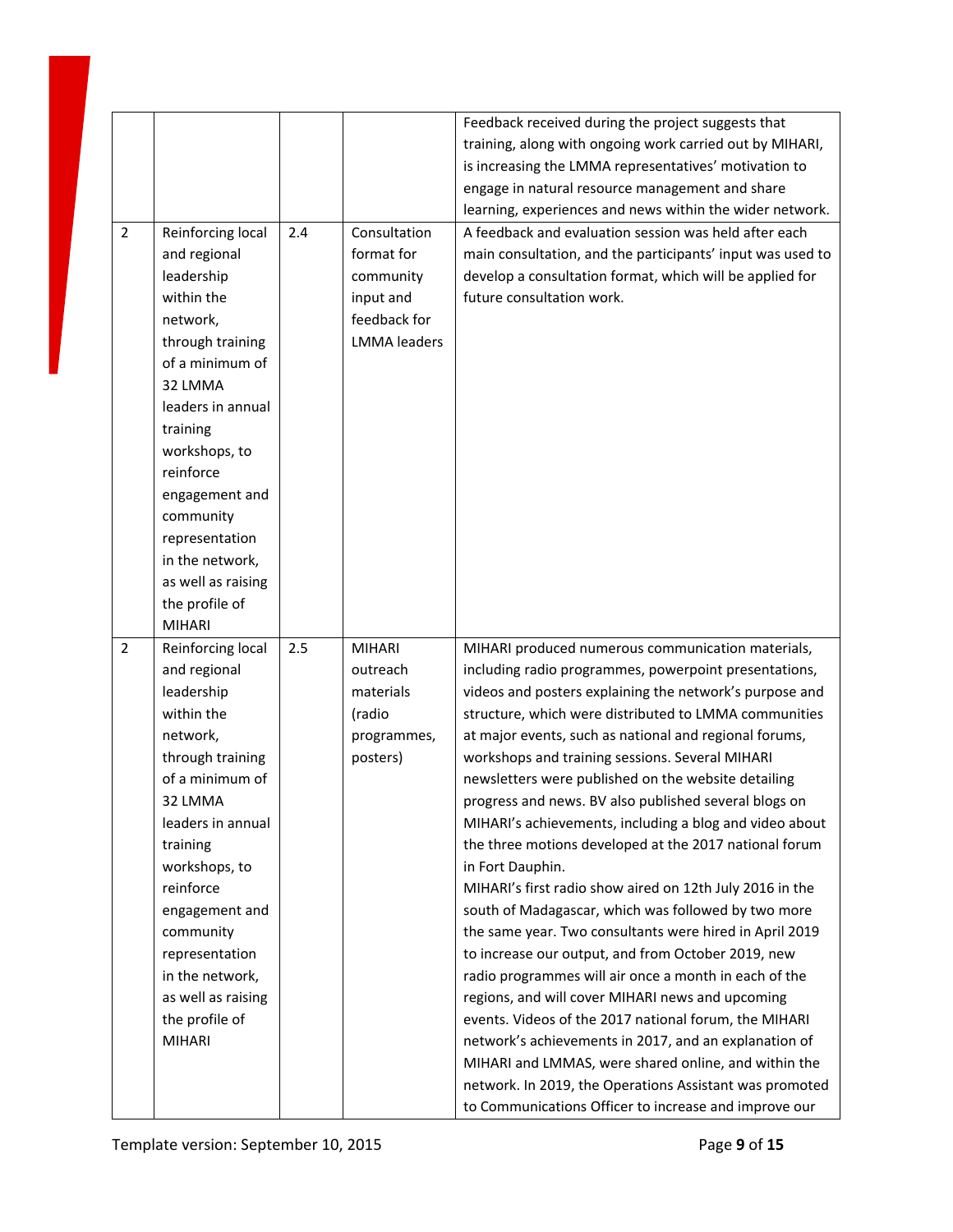|                |                   |     |                     | communications output. New fisheries calendars, which       |
|----------------|-------------------|-----|---------------------|-------------------------------------------------------------|
|                |                   |     |                     | will be shared with LMMA communities in the network,        |
|                |                   |     |                     | are on track to be produced in December 2019.               |
| 3              | Regular forums    | 3.1 | Exchange            | In May 2016, LMMA communities in Sainte Marie visited       |
|                | (4 regional       |     | reports,            | LMMAs in south Madagascar and a report of the               |
|                | forums per year;  |     | feedback,           | exchange was shared within the network (see supporting      |
|                | 1 national forum  |     | photographs         | document 6, Sainte Marie exchange report).                  |
|                | in 2017) and      |     | and                 |                                                             |
|                | learning          |     | commentary          | In 2017, three exchange visits took place near Toliara with |
|                | exchanges         |     |                     | Aquatic Services, in Ambodivahibe with Community            |
|                | (minimum 4 per    |     |                     | Centred Conservation (C3) and in Ankivonjy with WCS.        |
|                | year) designed    |     |                     |                                                             |
|                | to bring LMMA     |     |                     | In November 2018, the MIHARI National President visited     |
|                | managers          |     |                     | Thailand as part of the World Small-scale Fisheries         |
|                | together for      |     |                     | Congress to represent MIHARI and discussed challenges       |
|                | learning          |     |                     | facing small-scale fisheries in Madagascar, as well as best |
|                | exchanges and     |     |                     | practices for LMMAs.                                        |
|                | development of    |     |                     |                                                             |
|                | the network       |     |                     | In July 2019, MIHARI presented its work at the Western      |
|                |                   |     |                     | Indian Ocean Marine Science Association (WIOMSA)            |
|                |                   |     |                     | Scientific Symposium in Mauritius.                          |
| 4              | Continued         | 4.1 | Online LMMA         | The LMMA database was published online and made             |
|                | monitoring and    |     | database            | available to partners in April 2019 at the MIHARI national  |
|                | evaluation of     |     | shared with         | workshop in Antananarivo, and is regularly updated.         |
|                | LMMAs in          |     | partners            |                                                             |
|                | Madagascar,       |     |                     |                                                             |
|                | including a trial |     |                     |                                                             |
|                | of participative  |     |                     |                                                             |
|                | video-based       |     |                     |                                                             |
|                | monitoring,       |     |                     |                                                             |
|                | communication     |     |                     |                                                             |
|                | and information   |     |                     |                                                             |
|                | sharing to        |     |                     |                                                             |
|                | engage in         |     |                     |                                                             |
|                | national policy   |     |                     |                                                             |
|                | and raise the     |     |                     |                                                             |
|                | profile of        |     |                     |                                                             |
|                | <b>MIHARI</b>     |     |                     |                                                             |
| $\overline{4}$ | Continued         | 4.2 | Dynamic             | An online map of MIHARI LMMA sites was first published      |
|                | monitoring and    |     | online maps of      | on the website in 2016, and is updated as and when new      |
|                | evaluation of     |     | <b>LMMA</b> efforts | LMMAs become members of the network.                        |
|                | LMMAs in          |     |                     |                                                             |
|                | Madagascar,       |     |                     |                                                             |
|                | including a trial |     |                     |                                                             |
|                | of participative  |     |                     |                                                             |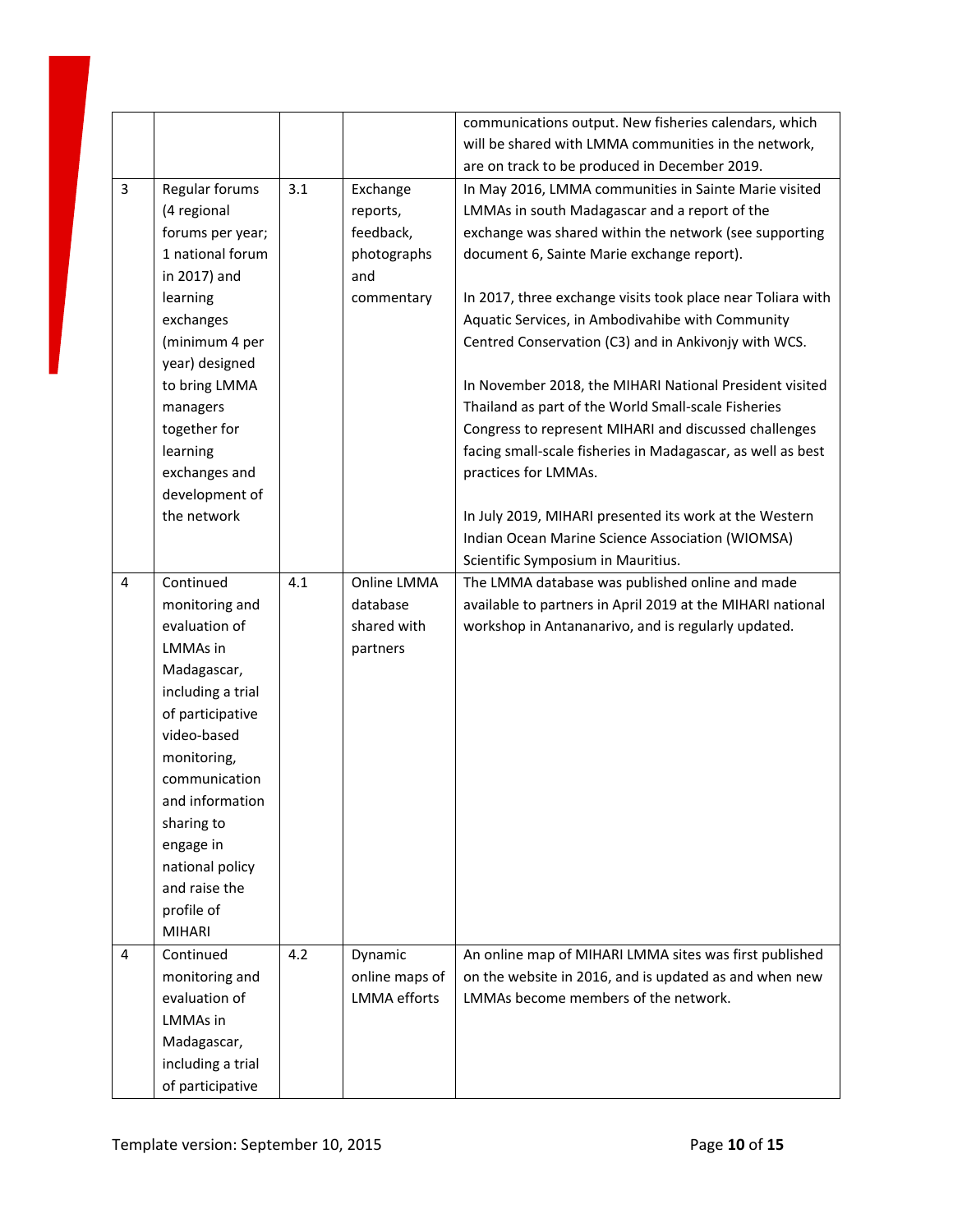|   | video-based<br>monitoring,<br>communication<br>and information<br>sharing to<br>engage in<br>national policy<br>and raise the<br>profile of<br><b>MIHARI</b>                                                                                                                            |     |                                                                                                      |                                                                                                                                                                                                                                                                                                                                                                                                                                                                                                                                                                                                                      |
|---|-----------------------------------------------------------------------------------------------------------------------------------------------------------------------------------------------------------------------------------------------------------------------------------------|-----|------------------------------------------------------------------------------------------------------|----------------------------------------------------------------------------------------------------------------------------------------------------------------------------------------------------------------------------------------------------------------------------------------------------------------------------------------------------------------------------------------------------------------------------------------------------------------------------------------------------------------------------------------------------------------------------------------------------------------------|
| 4 | Continued<br>monitoring and<br>evaluation of<br><b>LMMAs</b> in<br>Madagascar,<br>including a trial<br>of participative<br>video-based<br>monitoring,<br>communication<br>and information<br>sharing to<br>engage in<br>national policy<br>and raise the<br>profile of<br><b>MIHARI</b> | 4.3 | Sharing of<br>results and<br>best practice<br>for video-<br>based<br>monitoring<br>within<br>network | Participatory video-based monitoring proved not to be a<br>suitable activity for collecting data and sharing results<br>within the network because of the time needed to<br>analyse the data and low video quality. This deliverable<br>was modified, and instead a fisheries toolkit is in<br>development and will be shared with partner<br>organisations when complete.                                                                                                                                                                                                                                           |
| 4 | Continued<br>monitoring and<br>evaluation of<br><b>LMMAs</b> in<br>Madagascar,<br>including a trial<br>of participative<br>video-based<br>monitoring,<br>communication<br>and information<br>sharing to<br>engage in<br>national policy<br>and raise the<br>profile of<br><b>MIHARI</b> | 4.4 | Policy briefing<br>documents                                                                         | A major output of the project was the three motions<br>developed by the LMMA representatives during the<br>national forum held in southeast Madagascar in July<br>2017. The motions, requesting exclusive fishing rights to<br>inshore waters for coastal communities, improving<br>regulation of fishing gears, and improving support for the<br>dina as a governance tool, were shared with the<br>government. In July 2018, a process towards<br>implementing exclusive fishing zones was launched by<br>government decree, establishing a multi-stakeholder<br>committee to plan and oversee its implementation. |
| 4 | Continued                                                                                                                                                                                                                                                                               | 4.5 | Meeting and                                                                                          | Throughout the project, MIHARI have published online                                                                                                                                                                                                                                                                                                                                                                                                                                                                                                                                                                 |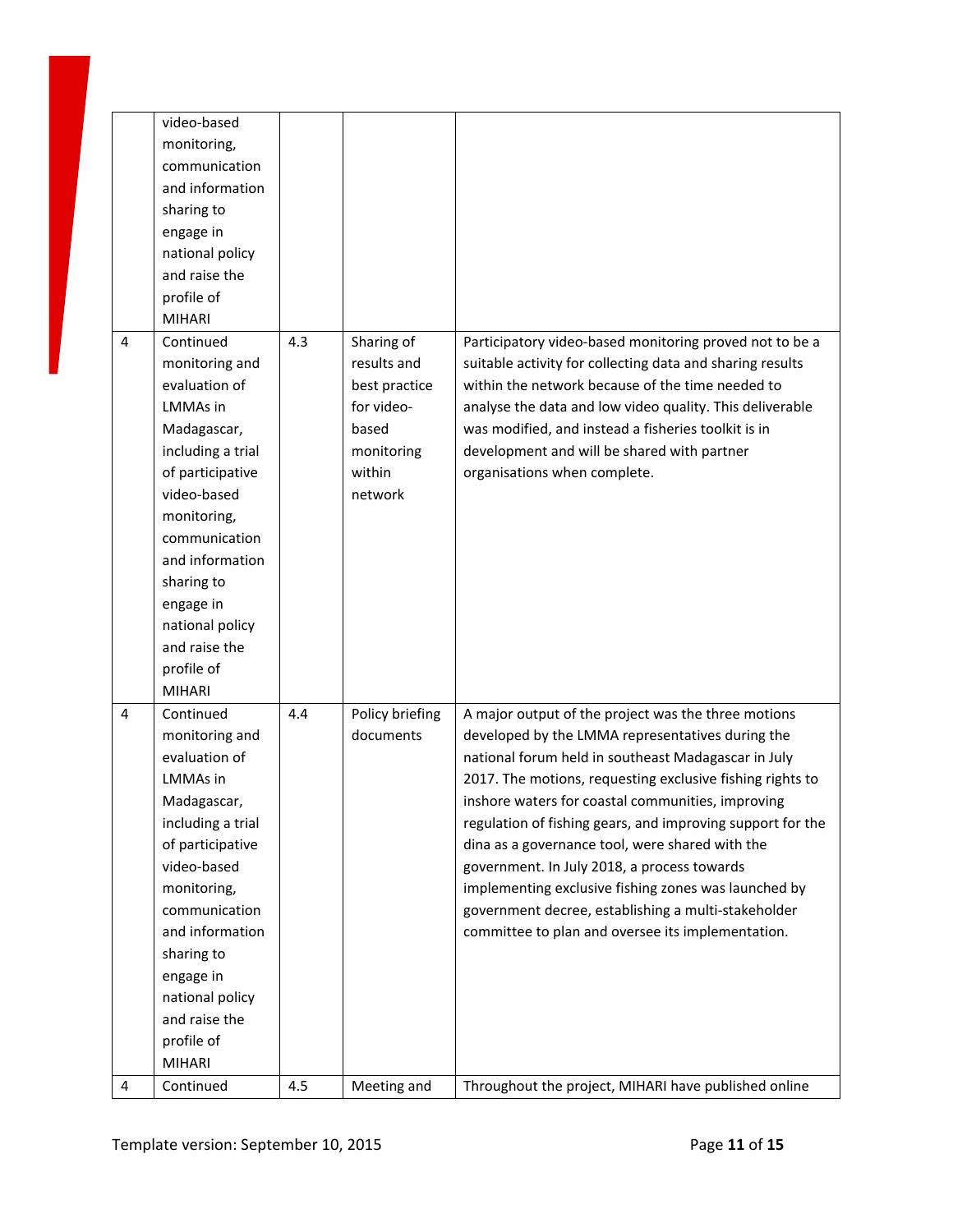| monitoring and    | workshop     | newsletters covering topics such as major events, data |
|-------------------|--------------|--------------------------------------------------------|
| evaluation of     | reports; six | visualisation tools and main network developments (see |
| LMMAs in          | network      | deliverable 2.5 and 3.1 for more details).             |
| Madagascar,       | newsletters; |                                                        |
| including a trial | site visit   |                                                        |
| of participative  | reports      |                                                        |
| video-based       |              |                                                        |
| monitoring,       |              |                                                        |
| communication     |              |                                                        |
| and information   |              |                                                        |
| sharing to        |              |                                                        |
| engage in         |              |                                                        |
| national policy   |              |                                                        |
| and raise the     |              |                                                        |
| profile of        |              |                                                        |
| <b>MIHARI</b>     |              |                                                        |

Please describe and submit any tools, products, or methodologies that resulted from this project or contributed to the results.

**The MIHARI online database includes details of the training and marine resource management needs** of LMMA representatives, and also of the partners able to meet those needs, in order to plan for peer**training and learning exchanges. The database is regularly updated, and data entered by partners are validated before being visualised into dashboards. Updating the database is an ongoing process and usually done on a daily basis, when new information or data are collected.**

**An LMMA guide was produced based on feedback from 20 MIHARI partners and LMMA representatives from 17 site visits and community workshop consultations, about their views of the criteria used to define an LMMA (see supporting document 3, LMMA guide). The guide was shared with the ministry responsible for fisheries to inform decision making.**

**A fisheries toolkit is in development to guide partners how to monitor LMMAs and MIHARI activities effectively, and a first draft is due to be completed at the beginning of 2020.**

**Operating manuals for MIHARI and the LMMA national board are being developed, and are due for completion in October 2019.**

## **Lessons Learned**

Describe any lessons learned during the design and implementation of the project, as well as any related to organizational development and capacity building.

Consider lessons that would inform:

- Project Design Process *(aspects of the project design that contributed to its success/shortcomings)*
- Project Implementation *(aspects of the project execution that contributed to its success/shortcomings)*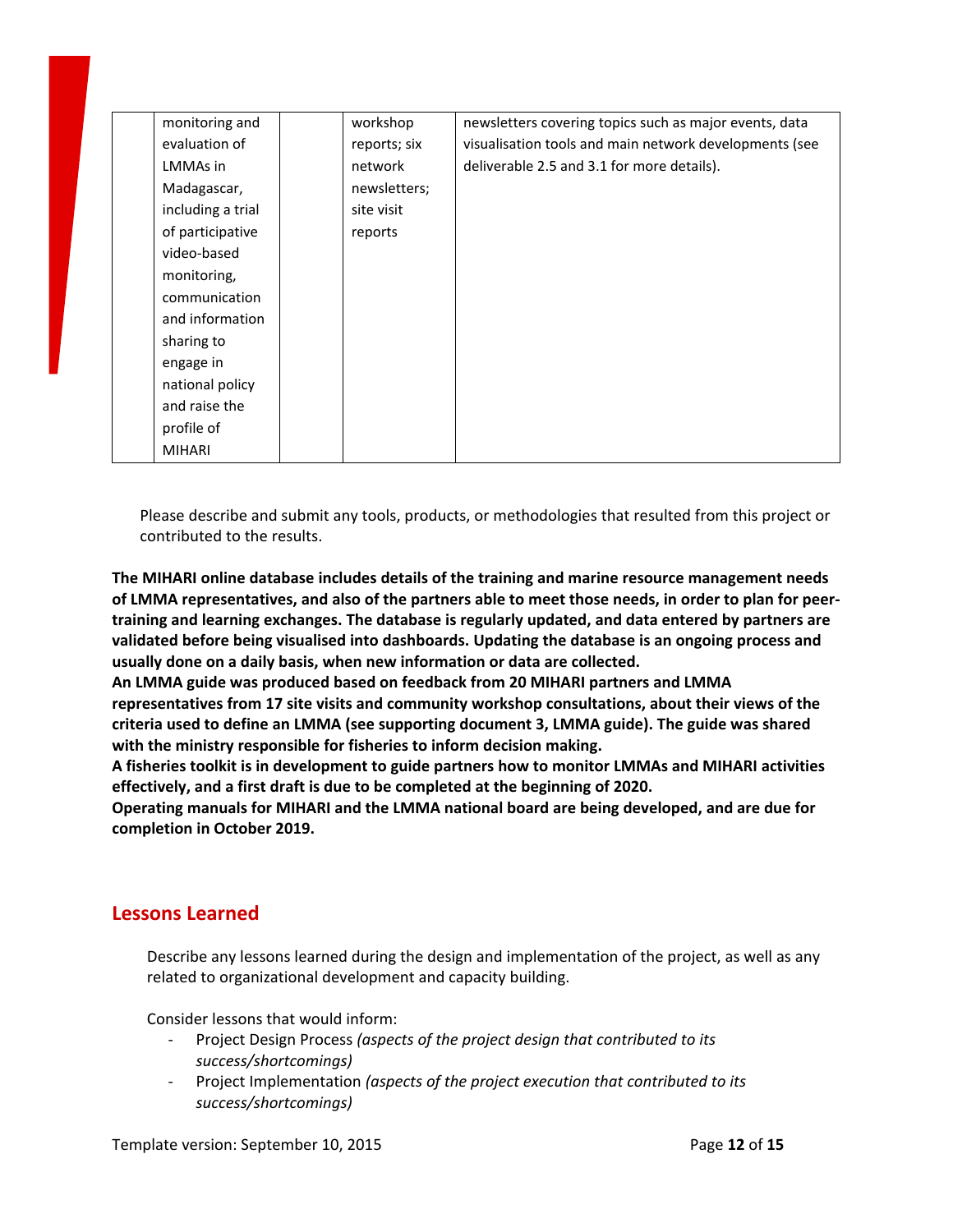- Describe any other lessons learned relevant to the conservation community

**The MIHARI network's approach has evolved from promoting local management through peer-to-peer learning to one that also includes representation of fishers at the national level. This evolution has been a natural progression, based on the priorities and needs expressed by LMMA representatives throughout the course of the project.**

A key lesson learned from the project was for the voice of the community members in the network to be at the forefront of decision making. Building the capacity of LMMA leaders was a great first step in **this direction, and ensures their involvement in key decision making for the network. However, the MIHARI Secretariat needs to develop its institutional capacity in order to be resilient as an independent organisation, and a clearer, formal governance structure is needed as the network grows and gains status and recognition. Gaining independent legal status for the network is a priority, and will enable the network to represent fishers' rights for the future.**

# **Sustainability / Replication**

Summarize the success or challenges in ensuring the project will be sustained or replicated, including any unplanned activities that are likely to result in increased sustainability or replicability.

**During the project, great effort was put by MIHARI and its partner organisations in ensuring the sustainability of the network. This included raising and allocating funds to support MIHARI's development, hosting staff, and ongoing technical support from partners. Thanks to these efforts, the** MIHARI team was able to grow to its current size - a critical step to ensure that the network is able to **engage effectively with LMMA communities and represent their voices, needs and concerns on the national stage. Managing this increase in capacity was not easy at first, and it quickly became clear that in order to ensure the network's growth was sustainable, more structured processes were needed. This led to the participatory development of MIHARI's new structure, which is ensuring the network has a strong presence at regional and local level and is able to listen and respond to community needs.**

**Thanks to this increase in capacity, MIHARI's profile has grown steadily, attracting the attention of more communities and NGOs. The decentralised nature of a growing network posed additional challenges, especially in regards to maintaining inclusive and participatory processes. The new regional structures directly addressed this, ensuring that decision making continues to be completely led by community priorities and ultimately promoting the sustainability of the network by embedding it directly within LMMA communities.**

**MIHARI and its partners continue to work towards securing funds to ensure the network's sustainability. We have secured further funding from CEPF for the new project "An improved and sustainable LMMA network supports and strengthens local and national management of marine and coastal resources, increasing the resilience of marine ecosystems and vulnerable coastal communities across Madagascar", which will enable us to strengthen MIHARI operations and governance structures over the next three years, enabling the network to operate more independently in the long-term. The** new project will also enable us to share learning and best practice for replication of the LMMA and **MIHARI network model regionally, nationally and internationally.**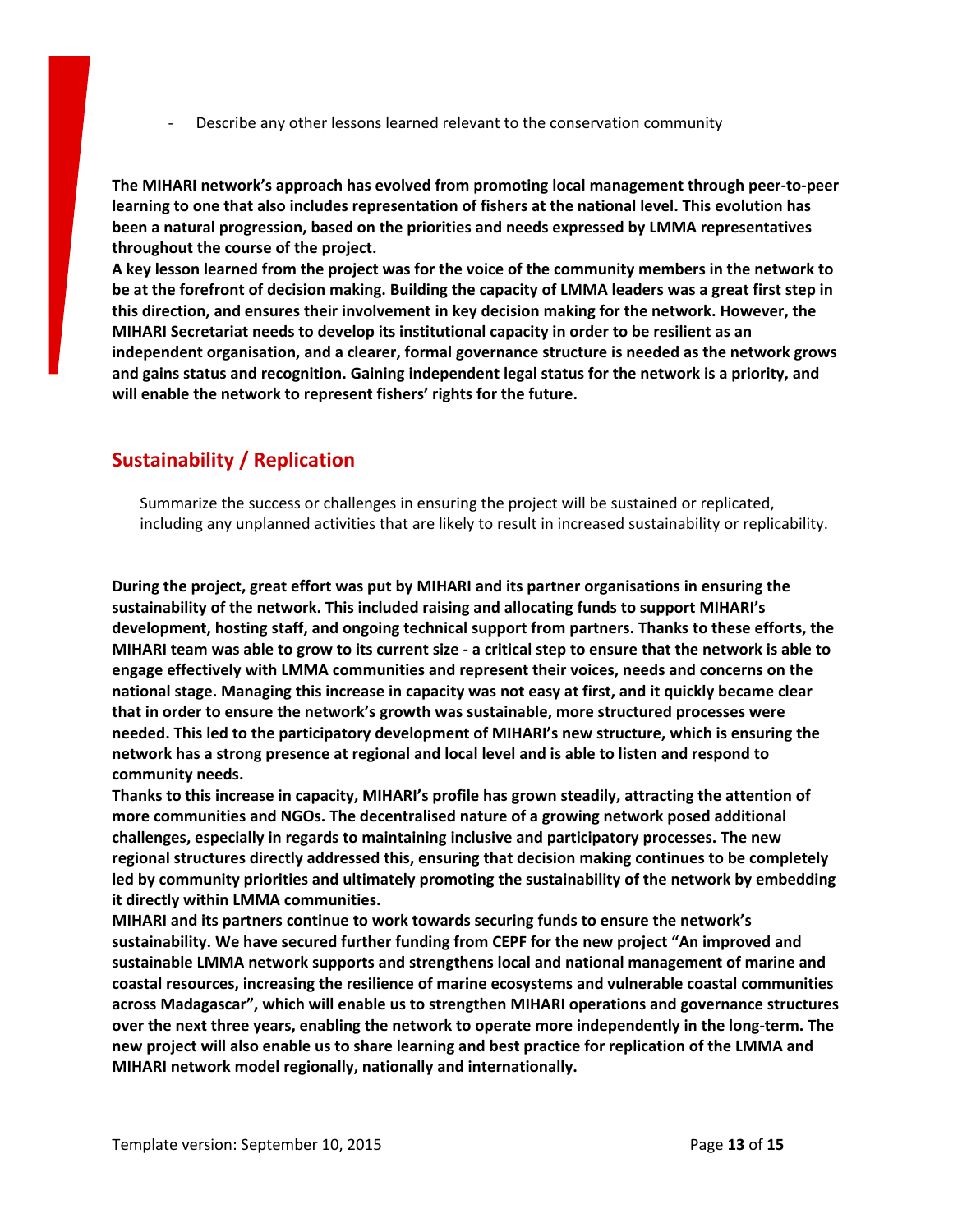## **Safeguards**

If not listed as a separate Project Component and described above, summarize the implementation of any required action related to social, environmental, or pest management safeguards

**The MIHARI Network does not implement work at LMMA sites directly, therefore the need to mitigate against environmental or social safeguard issues is rare, but the MIHARI Secretariat seeks to uphold the principles of good social and environmental safeguarding in all its activities and through its interactions with partners and members.**

**The blue economy [deal](https://mihari-network.org/news/concerns-soar-over-sustainability-of-madagascar-chinese-fisheries-deal/) put forward in 2018 (see section on unexpected impacts for more details) was widely considered as posing serious social and environmental safeguarding issues for the partners and communities MIHARI supports if it were to go ahead. As a result of MIHARI's awareness raising around this issue, the deal has since halted and an official statement from the minister responsible for fisheries confirming its cancellation is imminent. MIHARI plans to continue awareness raising about the potential negative implications of such deals for coastal communities.**

# **Additional Comments/Recommendations**

Use this space to provide any further comments or recommendations in relation to your project or CEPF

# **Additional Funding**

Provide details of any additional funding that supported this project and any funding secured for the project, organization, or the region, as a result of CEPF investment

**Total additional funding** (US\$)

*\$519,703.16*

#### **Type of funding**

*Please provide a breakdown of additional funding (counterpart funding and in-kind) by source, categorizing each contribution into one of the following categories:*

- *A Project Co-Financing (other donors or your organization contribute to the direct costs of this project)*
- *B Grantee and Partner Leveraging (other donors contribute to your organization or a partner organization as a direct result of successes with this CEPF funded project)*
- *C Regional/Portfolio Leveraging (other donors make large investments in a region because of CEPF investm*ent or successes related to this project)